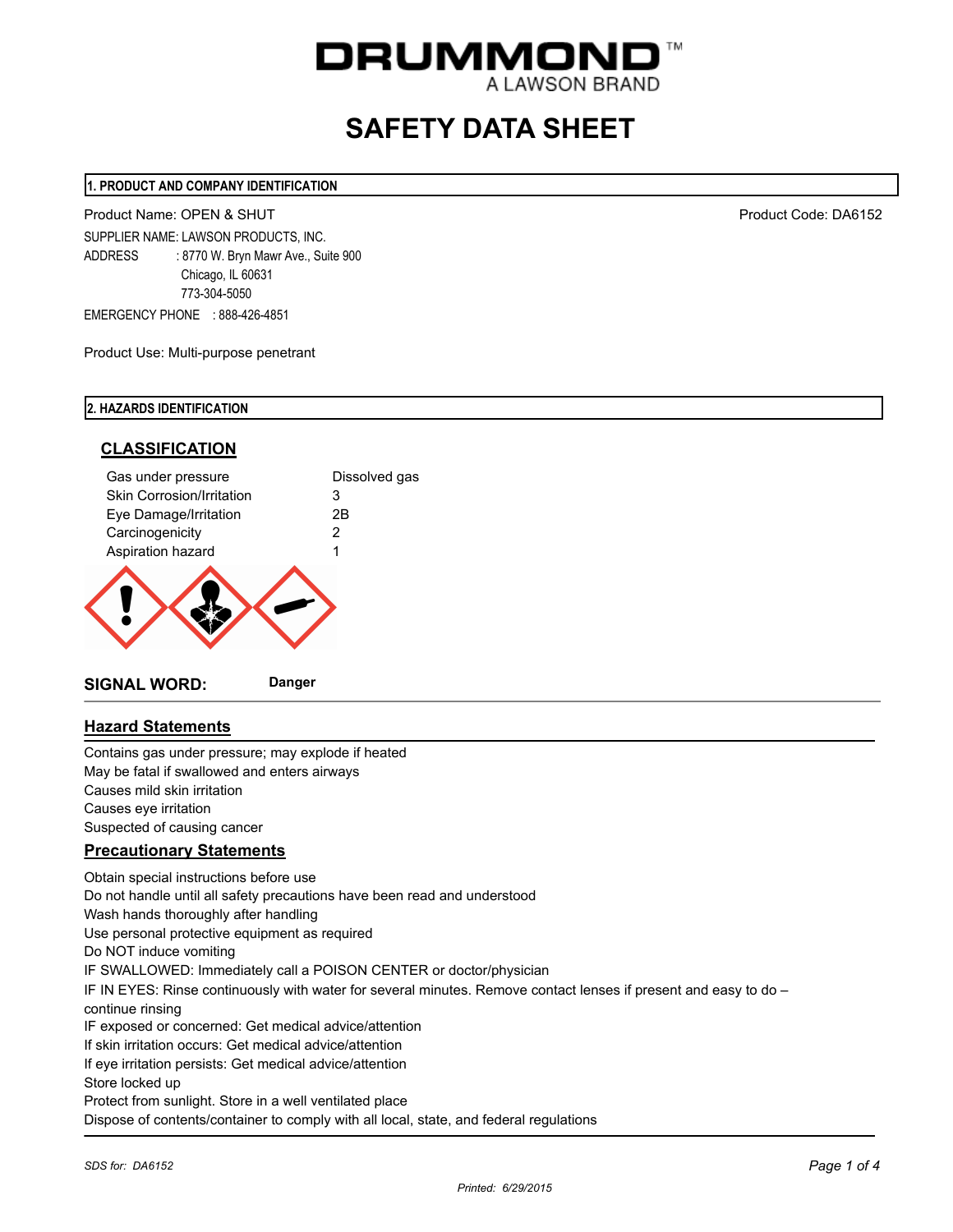| <b>3. COMPOSITION/INFORMATION ON INGREDIENTS</b> |                |  |  |  |
|--------------------------------------------------|----------------|--|--|--|
| CAS No.                                          | <b>Percent</b> |  |  |  |
| 127-18-4                                         | 78.90          |  |  |  |
| 64742-52-5                                       | 15.10          |  |  |  |
| 124-38-9                                         | 2.00           |  |  |  |
|                                                  |                |  |  |  |

## **4. FIRST AID MEASURES**

I**NHALATION:** Remove to fresh air. Administer oxygen if needed. Apply artificial respiration if breating has stopped. Get medical attention.

**EYE CONTACT:** Wash immediately with large volumes of fresh water for at least 15 minutes . Get medical attention.

**SKIN CONTACT:** Wipe off with a towel. Wash with soap and water. Get medical attention if irritation persists.

**INGESTION:** Not a likely route of exposure.

**Most important symptoms/effects, acute and delayed:** Repeated exposure may cause skin dryness or cracking. May cause drowsiness or dizziness.

**Indication of immediate medical attention and special treatment needed:** None known.

#### **5. FIRE FIGHTING MEASURES**

**Suitable and unsuitable extinguising media:** Foam, Alcohol foam, CO2, Dry chemical, Water fog. Water spray may be ineffective.

**Specific hazards arising from the chemical:** Closed containers may explode from internal pressure build-up when exposed to extreme heat and discharge contents. Liquid content of container will not support combustion. Overexposure to decomposition products may cause a health hazard. Symptoms may not be readily apparent. Obtain medical attention. Hazardous decomposition products include carbon dioxide, carbon monoxide, and other toxic fumes.

**Special equipment and precautions for fire-fighters:** Water may be used to cool containers to prevent pressure build-up and explosion when exposed to extreme heat. Wear goggles and use self-contained breathing apparatus . If water is used, fog nozzles are preferred.

## **6. ACCIDENTAL RELEASE MEASURES**

**Personal precautions, protective equipment, and emergency procedures:** Avoid breathing vapors. Ventilate area. Remove all sources of ignition.

**Methods and materials for containment and cleaning up:** Clean up with absorbent material and place in closed containers for disposal.

## **7. HANDLING AND STORAGE**

**Precautions for safe handling:** Do not puncture or incinerate (burn) cans. Do not stick pins, nails, or any other sharp objects into opening on top of can. Do not spray in eyes. Do not take internally. See product label for additional information.

**Conditions for safe storage, including any incompatibilities:** Store and use in cool, dry, well-ventilated areas. Do not store above 120 F.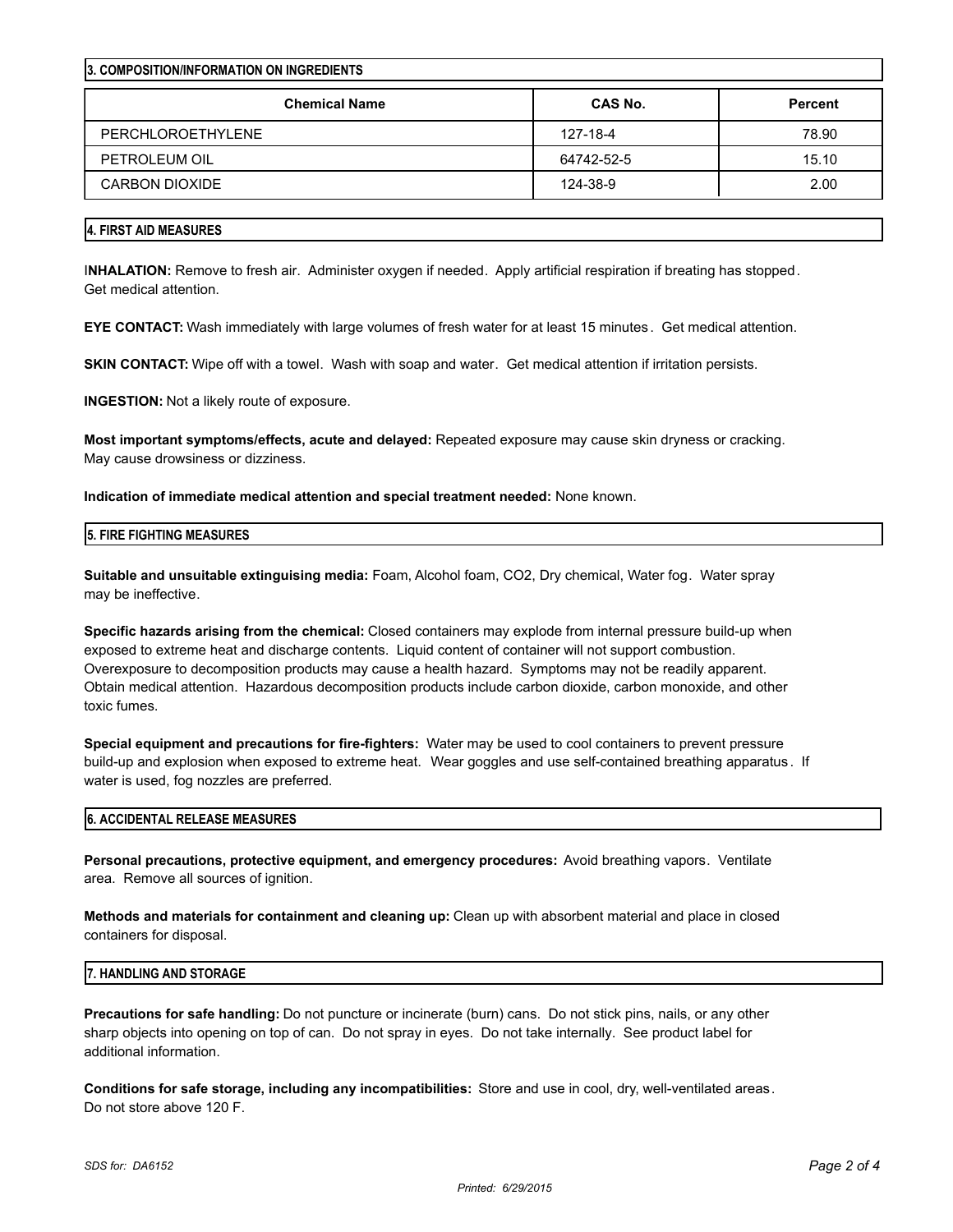| <b>18. EXPOSURE CONTROL/PERSONAL PROTECTION</b> |                                                                 |                                                                                  |                                                                         |  |
|-------------------------------------------------|-----------------------------------------------------------------|----------------------------------------------------------------------------------|-------------------------------------------------------------------------|--|
| Chemical Name / CAS No.                         | <b>OSHA Exposure Limits</b>                                     | <b>ACGIH Exposure Limits</b>                                                     | Other Exposure Limits                                                   |  |
| I PERCHLOROETHYLENE<br>127-18-4                 | Short term value: C 200; 300<br>ppm<br>Long term value: 100 ppm | Short term value: 685<br>mg/m3, 100 ppm<br>Long term value: 170<br>mg/m3; 25 ppm |                                                                         |  |
| I PETROLEUM OIL<br>64742-52-5                   | PEL: Mist 5 mg/m3, 8 hrs                                        | TLV: Mist 5 mg/m3, 8 hrs                                                         |                                                                         |  |
| <b>CARBON DIOXIDE</b><br>124-38-9               | 5000 ppm TWA, 8 hours                                           | 5000 ppm TWA; , 8 hours;<br>30000 ppm STEL, 15<br>Iminutes                       | 5000 ppm NIOSH TWA,<br>10 hours; 30000 ppm<br>NIOSH STEL, 15<br>minutes |  |

**Appropriate engineering controls:** Ventilation should be sufficient to prevent inhalation of any vapors . General dilution and/or local exhoust ventilation in volume to keep PEL/TLV of most hazardous ingredient below acceptable limit and lel below stated limit.

## **Individual protection measures:**

**Respiratory protection:** None under normal use. Avoid breathing vapors. In restricted areas , use approved chemical/mechanical filters designed to remove a combination or particles and vapor. In confined areas, use an approved air line respirator or hood. Self-contained breathing apparatus is required for vapor concentrations above PEL/TLV limits.

**Protective gloves:** None under normal use. Use solvent-resistant for prolonged or repeated contact.

**Eye protection:** None under normal use. However, use of safety glasses with splash guards or full face shield should be used if indicated.

**Other protective clothing or equipment:** None under normal use. However, use of solvent- resistant aprons or other clothing is recommended. Eye washes and safety showers in the workplace are recommended.

## **9. PHYSICAL AND CHEMICAL PROPERTIES**

| Appearance: Aerosol product                     | <b>Odor:</b> Chlorinated solvent                            |
|-------------------------------------------------|-------------------------------------------------------------|
| Vapor Pressure: Not determined                  | <b>Odor threshold: Not determined</b>                       |
| <b>Vapor Density:</b> Heavier than air          | <b>pH:</b> Not applicable                                   |
| <b>Density: 1.387533165</b>                     | Melting point: Not determined                               |
| <b>Freezing point: Not determined</b>           | <b>Solubility: Not determined</b>                           |
| <b>Boiling point:</b> Not determined            | <b>Flash point: Not determined</b>                          |
| Evaporation rate: Slower than ether             | <b>Flammability:</b> Level 1 Aerosol                        |
| <b>Explosive Limits: Not applicable</b>         | Partition coefficient (n- Not determined<br>octanol/water): |
| <b>Autoignition temperature:</b> Not determined | Decomposition temperature: Not determined                   |
| Viscosity: Not determined                       |                                                             |

#### **10. STABILITY AND REACTIVITY**

**Reactivity:** Not reactive under normal conditions of use.

**Chemical stability:** Stable under normal storage and handling conditions.